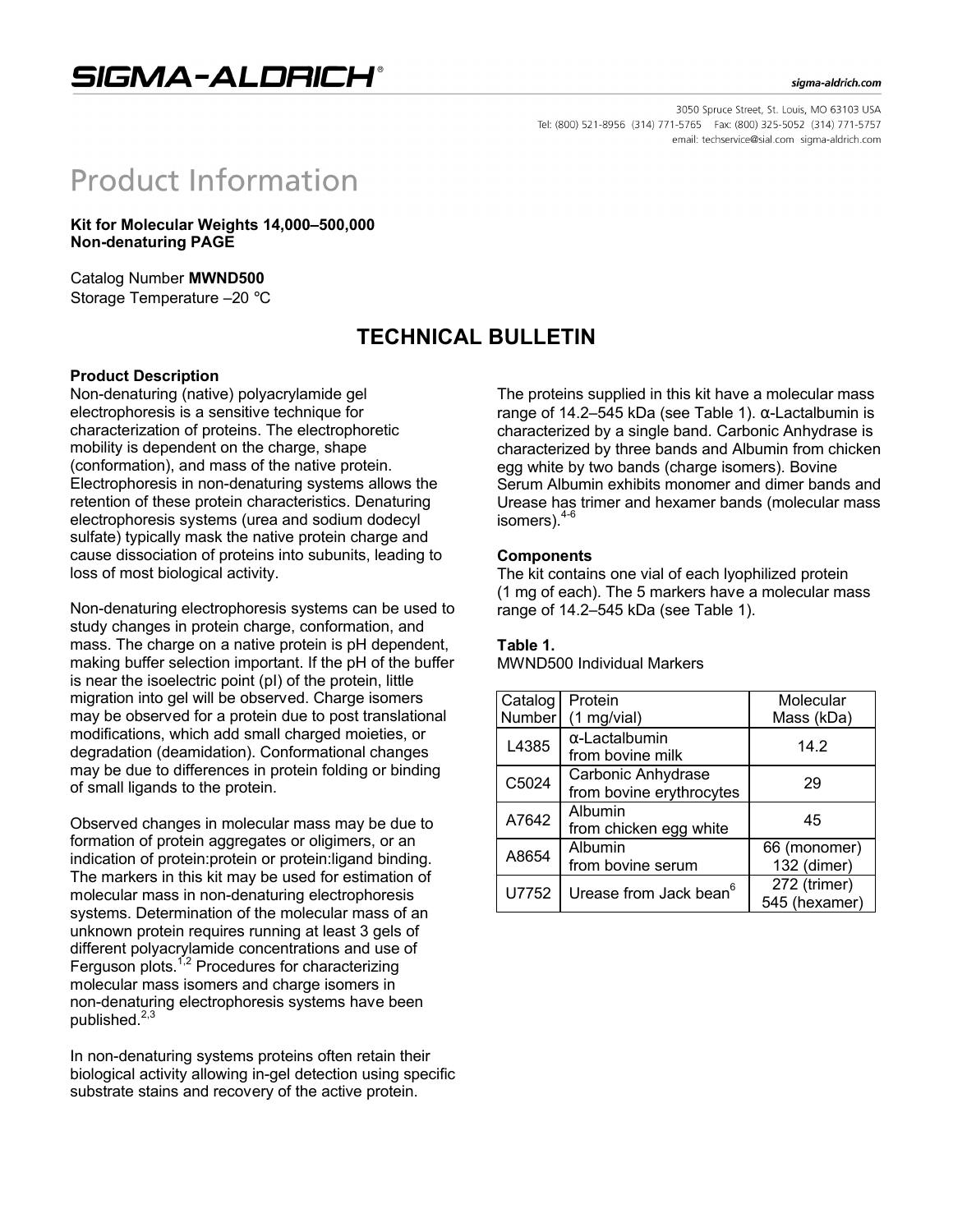#### **Reagents Required but Not Provided**

- Tris-Glycine Buffer 10× Concentrate, Catalog Number T4904
- Methanol, Catalog Number 179957
- Acetic Acid, Catalog Number A6283
- Brilliant Blue R Concentrate, Catalog Number B8647 Or EZBlue<sup>™</sup> Gel Staining Reagent, Catalog Number G1041
- Glycerol, Catalog Number G5516
- 1 M Trizma® hydrochloride solution, pH 7.0 (Catalog Number T1819)
- Bromophenol Blue, Catalog Number B5525 **Or** 0.04% (w/v) Bromophenol Blue Solution (Catalog Number 318744)
- Apoferritin, Catalog Number A3641 Although not included in this kit, Apoferritin, (molecular masses: monomer is 450 kDa; dimer is 900 kDa) is recommended for use as a marker when a higher range of molecular masses is required.

#### **Precautions and Disclaimer**

This product is for R&D use only, not for drug, household, or other uses. Please consult the Material Safety Data Sheet for information regarding hazards and safe handling practices.

## **Preparation Instructions**

### **Reagents**

• Electrode Buffer – Dilute Tris-Glycine Buffer 10× Concentrate (Catalog Number T4904) 10-fold with water to yield 25 mM Tris with 192 mM glycine, pH ∼8.3.

Store tightly capped at 2–8 °C. Suitable for use in absence of visible microbial growth.

- Destaining Solution Combine:
	- 400 ml methanol 70 ml acetic acid 530 ml water

• Staining Solution - The premixed EZBlue Gel Staining Reagent (Catalog Number G1041) may be used. **Or**

Dilute Brilliant Blue R Concentrate (Catalog Number B8647) to 1 liter with water to yield 0.25% (w/v) Brilliant Blue R, 40% (v/v) methanol, and 7% (v/v) acetic acid.

Store tightly capped at room temperature. This reagent is stable for several months.

- Tris Buffer Dilute 1 M Trizma hydrochloride solution, pH 7.0 (Catalog Number T1819) 20-fold with water to yield 50 mM Tris Buffer.
- Sample Buffer Combine one volume Tris Buffer, one volume glycerol (Catalog Number G5516), and one volume of 0.04% (w/v) Bromophenol Blue Solution (Catalog Number 318744).

#### Electrophoresis Gels

Slab gels may be prepared according to published procedures<sup>7,8</sup> or commercially available precast Tris-Glycine (Laemmli) gels may be used.

#### Molecular Mass Markers

Reconstitute the contents of each vial of protein marker with 1 ml of water, with the exception of Urease, Catalog Number U7752. Reconstitute the vial of Urease with 0.5 ml of water and mix until the protein is in solution. Then add 0.5 ml of glycerol to the Urease solution to stabilize the protein during freeze thaw cycles. Solutions may be frozen at –20 °C for future use. It is recommended that repeated freezing and thawing be avoided. Stock solutions may be dispensed into working aliquots, frozen, and then discarded after 2–3 uses.

#### Protein Sample

The concentration of each unknown protein sample should be ∼1 mg protein per ml in an appropriate buffer. Dilute the sample with an equal volume of Sample Buffer.

#### **Storage/Stability**

Store the kit at –20 °C.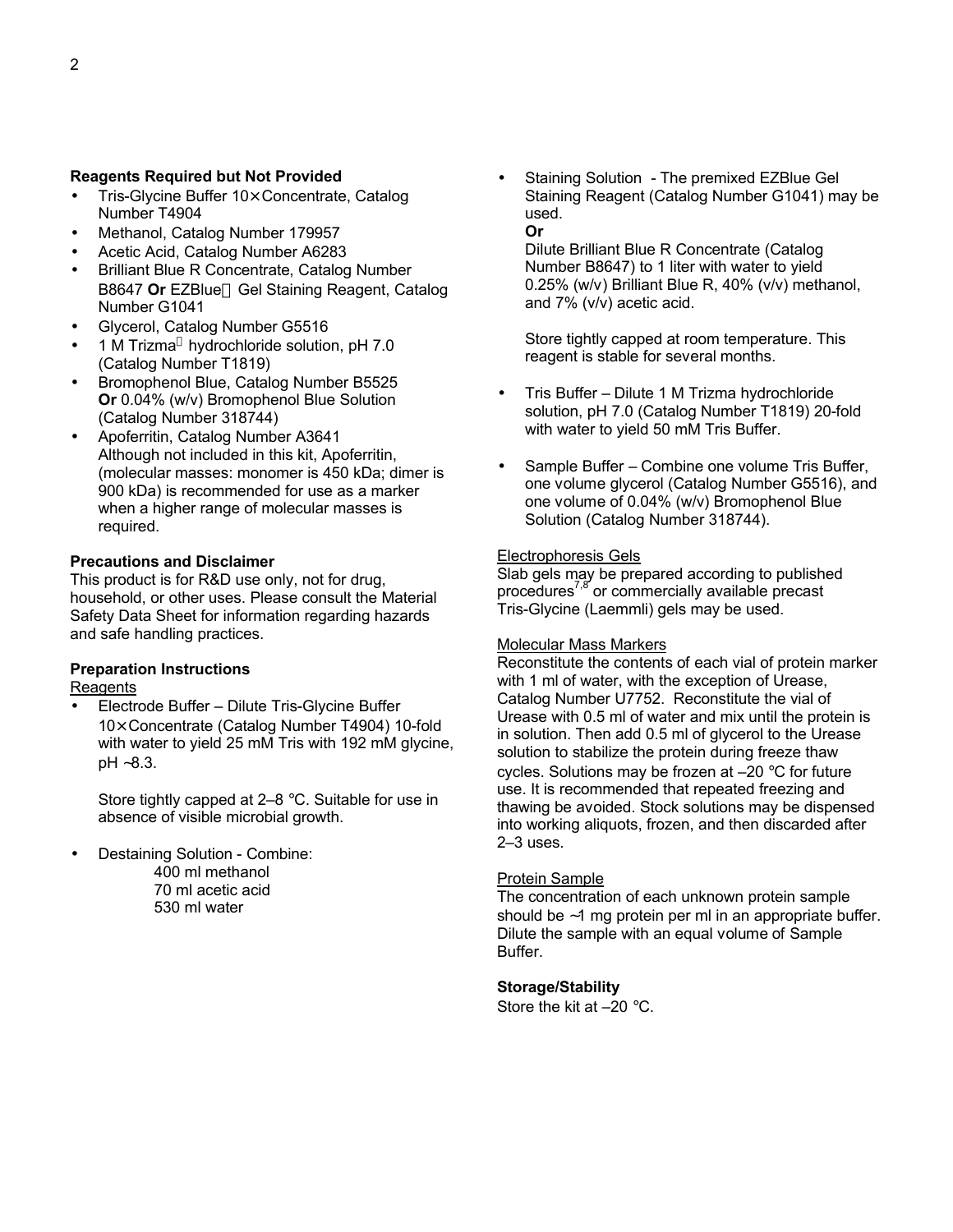#### **Procedure**

#### **Electrophoresis**

- 1. Immediately before use, thaw an aliquot of each prepared protein marker and dilute with an equal volume of Sample Buffer.
- 2. Load the Molecular Mass Marker Solutions and unknown protein samples on appropriate gels. See Table 2 for suggested amounts of protein to be loaded for each Molecular Mass Marker Solution and protein sample.

#### **Table 2.**

Protein Amounts to be Loaded.

| Protein                                | <b>Protein Amount</b> |
|----------------------------------------|-----------------------|
|                                        | (µg)                  |
| $\alpha$ -Lactalbumin from bovine milk |                       |
| Carbonic Anhydrase from bovine         | 5                     |
| erythrocytes                           |                       |
| Albumin from chicken egg white         | 5                     |
| Albumin from bovine serum              | 2.5                   |
| Urease from Jack bean                  | 5                     |
| <b>Unknow Protein Sample</b>           | $2 - 10$              |

- 3. Add Electrode Buffer and perform the electrophoresis of the gels according to manufacturer's instructions.
- 4. Remove gels from the cassette.

#### Staining and Destaining of Gels

- 1. Stain gels in Staining Solution for ∼1 hour.
- 2. No destaining is necessary if using EZBlue Gel Staining Reagent. Destain gels stained with Brilliant Blue R in Destaining Solution by diffusion against several changes of Destaining Solution.
- 3. Transfer the gels into 7% (v/v) Acetic Acid Solution for a minimum of 30 minutes to allow the gels to uniformly swell.

#### **Results**

Typical Electrophoretic Banding Patterns of Protein Markers (4-12% polyacrylamide gradient gel)



- Lane 1  $\alpha$ -Lactalbumin
- Lane 2 Carbonic Anhydrase<br>Lane 3 Albumin from chicker
- Lane 3 Albumin from chicken egg white<br>Lane 4 Albumin from bovine serum
- Albumin from bovine serum
- Lane 5 Urease